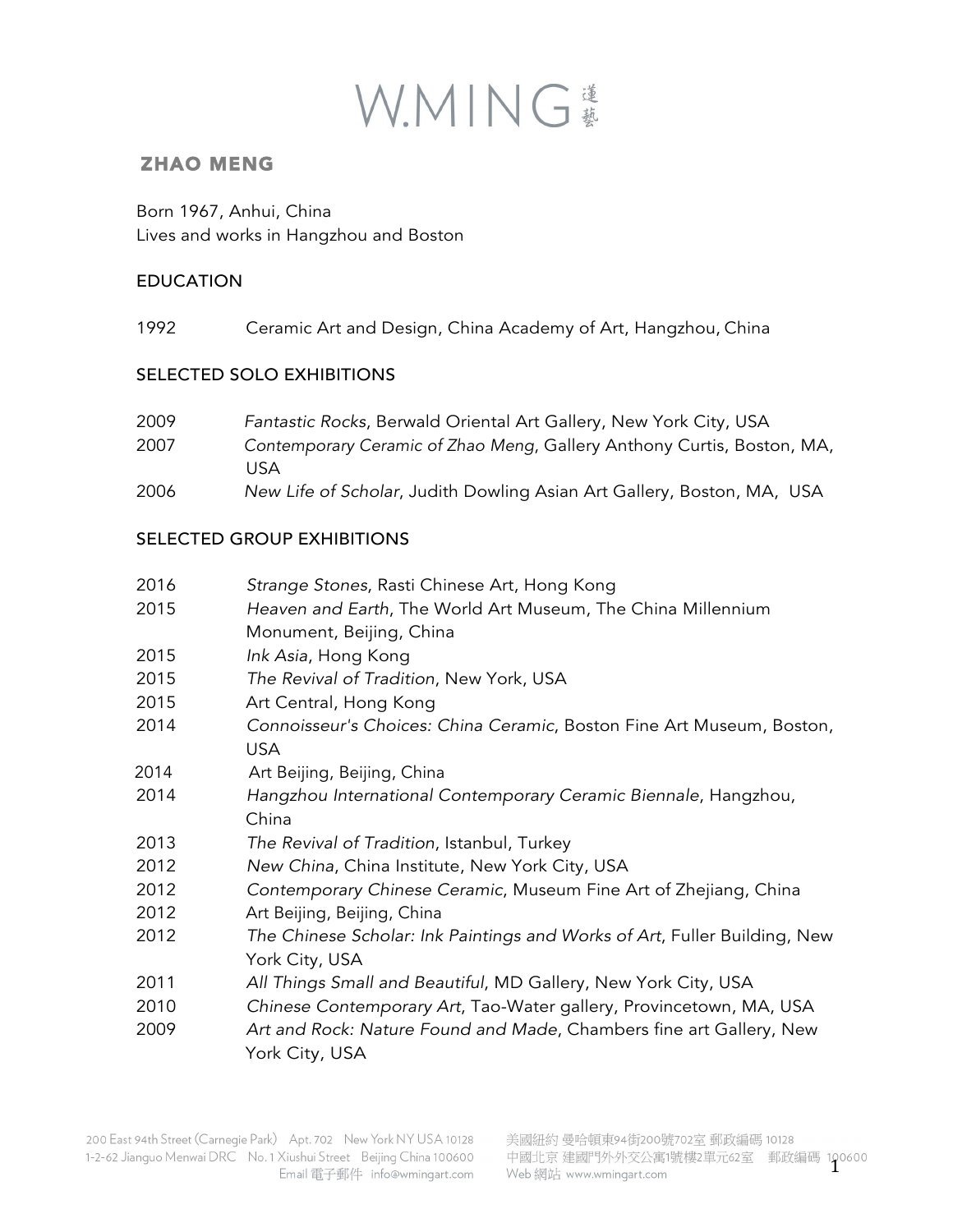# WMING

- 2008 *Sidney Myer Fund International Ceramics Award*, Shepparton Art
- Gallery, Greater Shepparton, Australia
- 2008 *Taiwan Ceramics Biennale*, Xinbei City, Taiwan
- 2007 *Scholar Rocks*, Guggenheim Gallery, Chapman University, Orange, USA
- 2007 *55th International Competition of Contemporary Ceramics*, The International Museum of Ceramics, Faenza, Italy
- 2006 *Ceramics of Zhao Meng*, Lacoste Gallery, Concord, USA
- 2004 *Contemporary Ceramics of China*, National West Lake Fine Art Museum, Hangzhou, China
- 2004 The Clay Studio Gallery, Philadelphia, USA
- 2003 *53rd International Competition of Contemporary Ceramics*, The International Museum of Ceramics, Faenza, Italy
- 2002 *Chinese Contemporary Ceramics*, National West Lake Expo Museum, Hangzhou, China
- 2001 The National Museum of Contemporary Art, Seoul, Korea
- 2000 China Academy of Arts Gallery, Hangzhou, China

### AWARDS AND RECOGNITIONS

| 2008 | Finalist, Sidney Myer Fund International Ceramics Award, Greater          |
|------|---------------------------------------------------------------------------|
|      | Shepparton, Australia                                                     |
| 2008 | Finalist, Taiwan Ceramics Biennale, Yingge, Taiwan                        |
| 2007 | Finalist, 55th Premio Faenza, For Young Artist. International Ceramic Art |
|      | Competition, Italy                                                        |
| 2003 | Gold Medal, 53rd International Competition of Contemporary Ceramics,      |
|      | Faenza, Italy                                                             |
| 2001 | First Ceramic Art and Design Competition, Beijing, China                  |
| 2001 | Finalist, 1st Ceramic International Competition, Seoul, Korea             |
| 2000 | Juror's Recommendation Prize, 3rd Mashiko International Pottery           |
|      | Contest, Mashiko, Japan                                                   |
| 1991 | Excellent Artist Award, Fine Art Exhibition, Hangzhou, China              |

#### WORK EXPRIENCE

| 2009      | Associate in research for Chinese studies at Fairbank Center, Harvard       |
|-----------|-----------------------------------------------------------------------------|
|           | University, Boston, MA, USA                                                 |
| 2008-2010 | Instructor, workshop leader at Ceramic Program, Office of Art at Harvard    |
|           | University, Boston, MA, USA                                                 |
| 2005-2007 | Artist in residence at Office of Art at Harvard University, Boston, MA, USA |
| 2003      | Artist in residence at the Clay Studio, Philadelphia, PA, USA               |